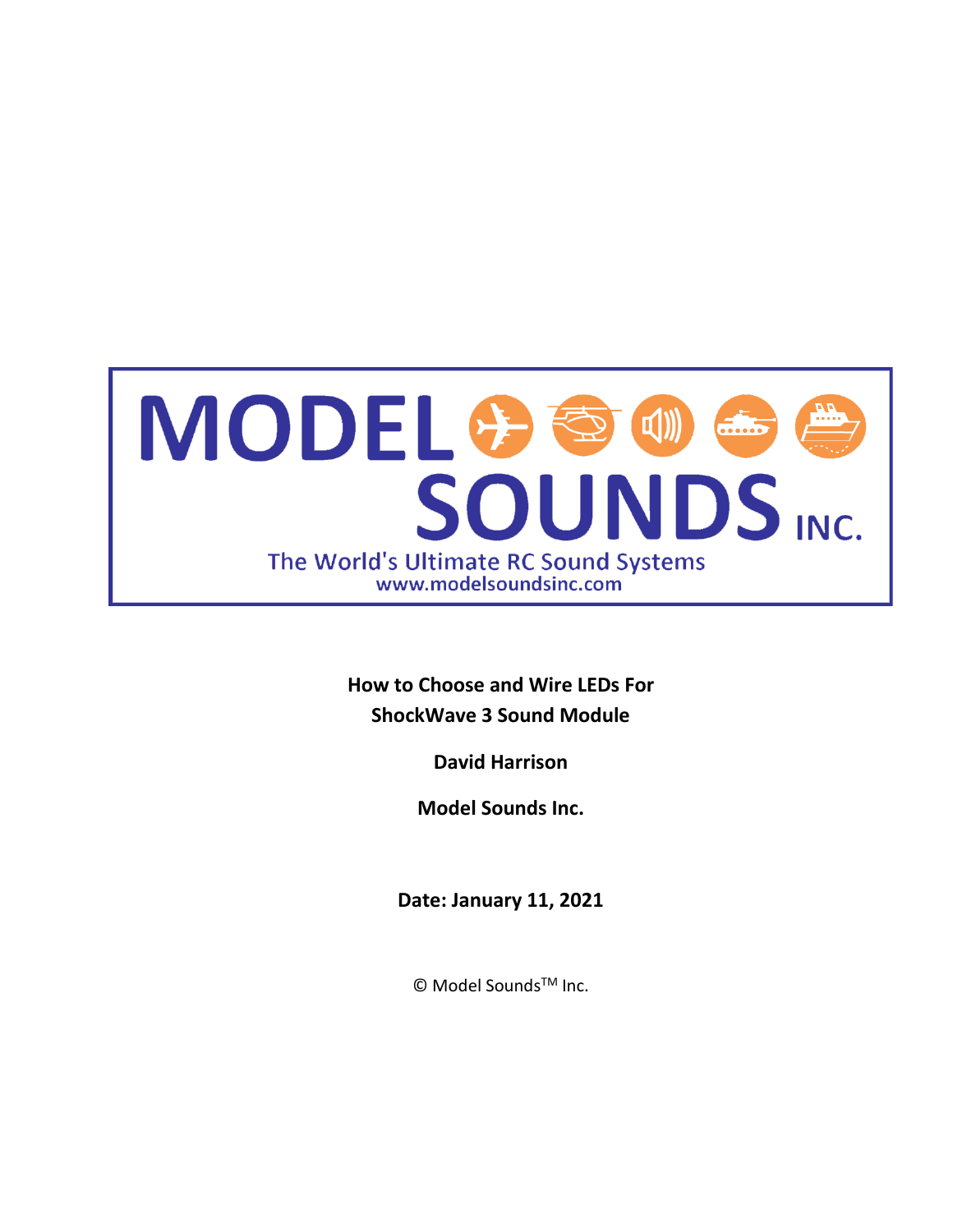#### **How to Choose and Wire LEDs For ShockWave 3**

### **CONTENTS**

| $\label{eq:interoduction} \begin{minipage}{0.9\linewidth} \begin{minipage}{0.9\linewidth} \begin{minipage}{0.9\linewidth} \begin{minipage}{0.9\linewidth} \begin{minipage}{0.9\linewidth} \end{minipage} \end{minipage} \begin{minipage}{0.9\linewidth} \begin{minipage}{0.9\linewidth} \begin{minipage}{0.9\linewidth} \end{minipage} \end{minipage} \end{minipage} \begin{minipage}{0.9\linewidth} \begin{minipage}{0.9\linewidth} \begin{minipage}{0.9\linewidth} \begin{minipage}{0.9\linewidth} \end{minipage} \end{minipage} \end{minipage$ |  |
|---------------------------------------------------------------------------------------------------------------------------------------------------------------------------------------------------------------------------------------------------------------------------------------------------------------------------------------------------------------------------------------------------------------------------------------------------------------------------------------------------------------------------------------------------|--|
|                                                                                                                                                                                                                                                                                                                                                                                                                                                                                                                                                   |  |
|                                                                                                                                                                                                                                                                                                                                                                                                                                                                                                                                                   |  |
|                                                                                                                                                                                                                                                                                                                                                                                                                                                                                                                                                   |  |
|                                                                                                                                                                                                                                                                                                                                                                                                                                                                                                                                                   |  |
|                                                                                                                                                                                                                                                                                                                                                                                                                                                                                                                                                   |  |
|                                                                                                                                                                                                                                                                                                                                                                                                                                                                                                                                                   |  |
|                                                                                                                                                                                                                                                                                                                                                                                                                                                                                                                                                   |  |

### <span id="page-1-0"></span>INTRODUCTION

This article has been written to help modelers who are not conversant with basic electrical theory, choose LEDs for RC Model applications with the ShockWave 3 sound module and to choose the appropriate series resistors for use with LEDs, when these are necessary.

### <span id="page-1-1"></span>CHOOSING LEDS

There are basically two classes of LEDS – small low-current indicator LEDs and high-power lighting LEDs.

Small Indicator LEDs are typically 3mm or 5mm diameter and often come in a round clear or coloured plastic body with two radial leads out of one end such as shown here:

These kinds of LEDs typically consume about 10-30mA (milliAmps) and have a voltage across them, when on, of between 2.0-3.3Volts.



These LEDS are not exceedingly bright since they are designed for status indicating applications and not for outside applications some distance away. Therefore, they are not ideally suited to model airplanes usage where the model is always flown outdoors, at some distance away. However, they are adequate for small indoor flyers and may be effective at night in the dark.

Viewing angle is sometimes an issue with these kinds of LEDs. Because they have a molded lens at the end of the package to increase the brightness, that also means that their brightness falls off quite dramatically to either side as you move your eyes away from its central axis.

High power lighting LEDS come in a huge variety of package sizes and shapes, many of which are surface mounted on a substrate with no wires attached. While these are more difficult for the average RC hobbyist to handle, they offer extreme brightness and consume anywhere from a few 100mA's to a few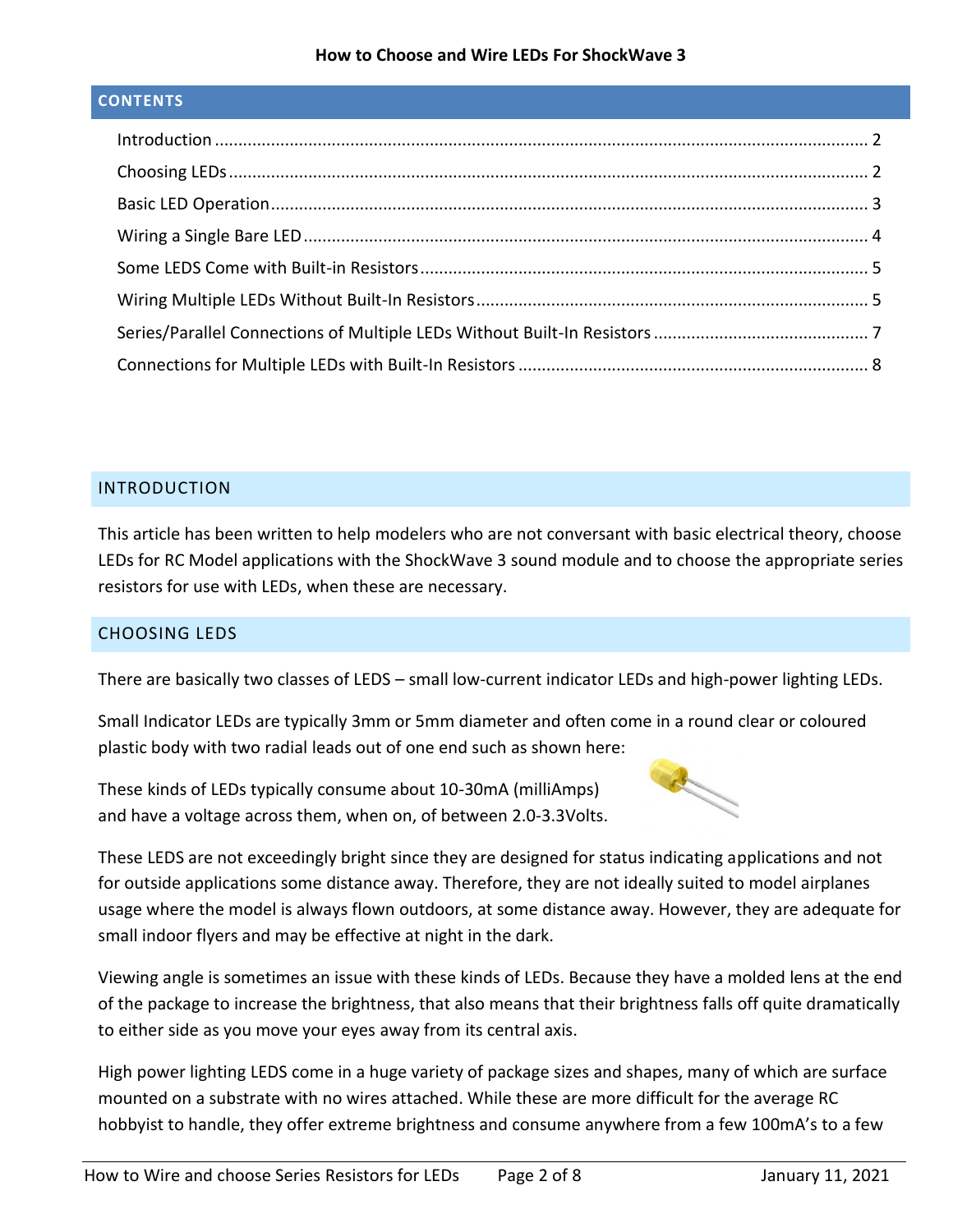### **How to Choose and Wire LEDs For ShockWave 3**

Amps. Whilst many of the high-power LED chips are quite large, there are some that are small enough to be used in model applications such as at the end of gun barrels to represent gun muzzle flashes.

An example of these are [Luxeon Rebel LEDs such as those shown here:](https://www.luxeonstar.com/luxeon-rebel-leds)

These are very small – only 3mm x 4.5mm but can produce as much as 200 lumens of light with a current of 700mA. That amount of light is very bright and they can be easily seen in bright daylight from a hundred feet or so. Even at 350ma, their light output is amazingly bright.



One disadvantage is that they are leadless. Therefore, the modeler has to solder fine insulated wires, e.g. 28AWG, onto the solder pads which are in turn, very small. This requires a very fine tipped soldering iron, fine gauge flux cored solder, e.g. 27AWG (0.015" diameter), a very steady hand and very good eyesight. An illuminated magnifier lamp helps with this task.

Another important consideration for using these small LEDs, is their heat dissipation. Since they can take 700mA and about 3Volts, they will get very hot and burn out unless they are mounted on a heatsink. Although they could be epoxied using thermally conductive epoxy to a heatsink such as a small aluminium rod, this is generally inconvenient for most RC modelers. However, for use in flashing gun barrels where the LED is on for short intermittent bursts of no more than a few seconds they can be used without a heatsink.

## <span id="page-2-0"></span>BASIC LED OPERATION

LEDs, like any other diode, conduct current one way only and have a very sharp current/forward voltage curve. By **"forward voltage"** we mean the voltage in the direction which causes the diode to conduct and convert the electrical energy into light. What this means is that as the LED starts to conduct and produce light, as the voltage across it is increased by only a small amount, the current will increase by a very large amount.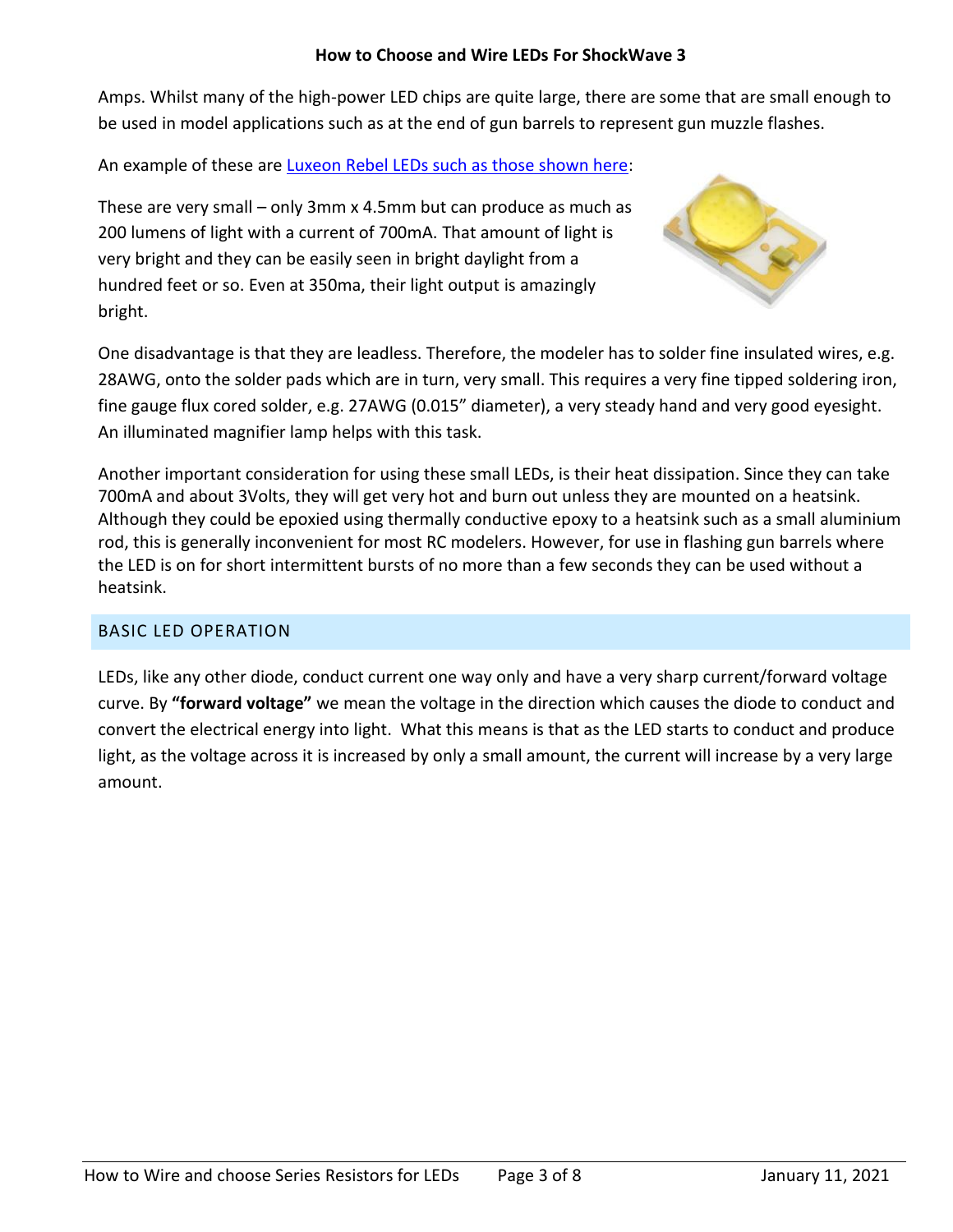

**Figure 1 - Typical LED Current vs Voltage Curves**

All diodes, LEDs included, have a very steep current vs voltage curve as shown here:

LEDs such as these in a yellow colour, usually have a forward voltage rating of about 2.0-2.2 Volts at a forward current of 20mA.

To use them at a practical battery voltage of a 2S LiPo, for example, they should be wired in series together with a series current limiting resistor as shown next:

## <span id="page-3-0"></span>WIRING A SINGLE BARE LED





In Figure 2 above, let's assume we want to limit the current to 20mA nominal. I say "nominal" because when fully charged the "12 Volt" battery will be more like 14.5 Volts and its voltage will drop with time as current is drawn from it.

Since the LEDs forward current versus voltage curve is so steep, we can liken the LED to a semi-constant voltage drop with varying current. So let's assume the diode has a "nominal" 2.2 Volt forward voltage drop. Then resistor R1 above will have  $12 - 2 - 2 = 9.8$  Volts across it.

If we want to set the current to 20mA (0.02Amps) we use basic Ohm's law : V= I x R where V is in Volts, I is in Amperes (Amps) and R is in Ohms. Therefore R = V / I and so R = 9.8 / 0.02 = 490 Ohms. Resistors come in standard values, and the nearest values are 470 or 510 Ohms.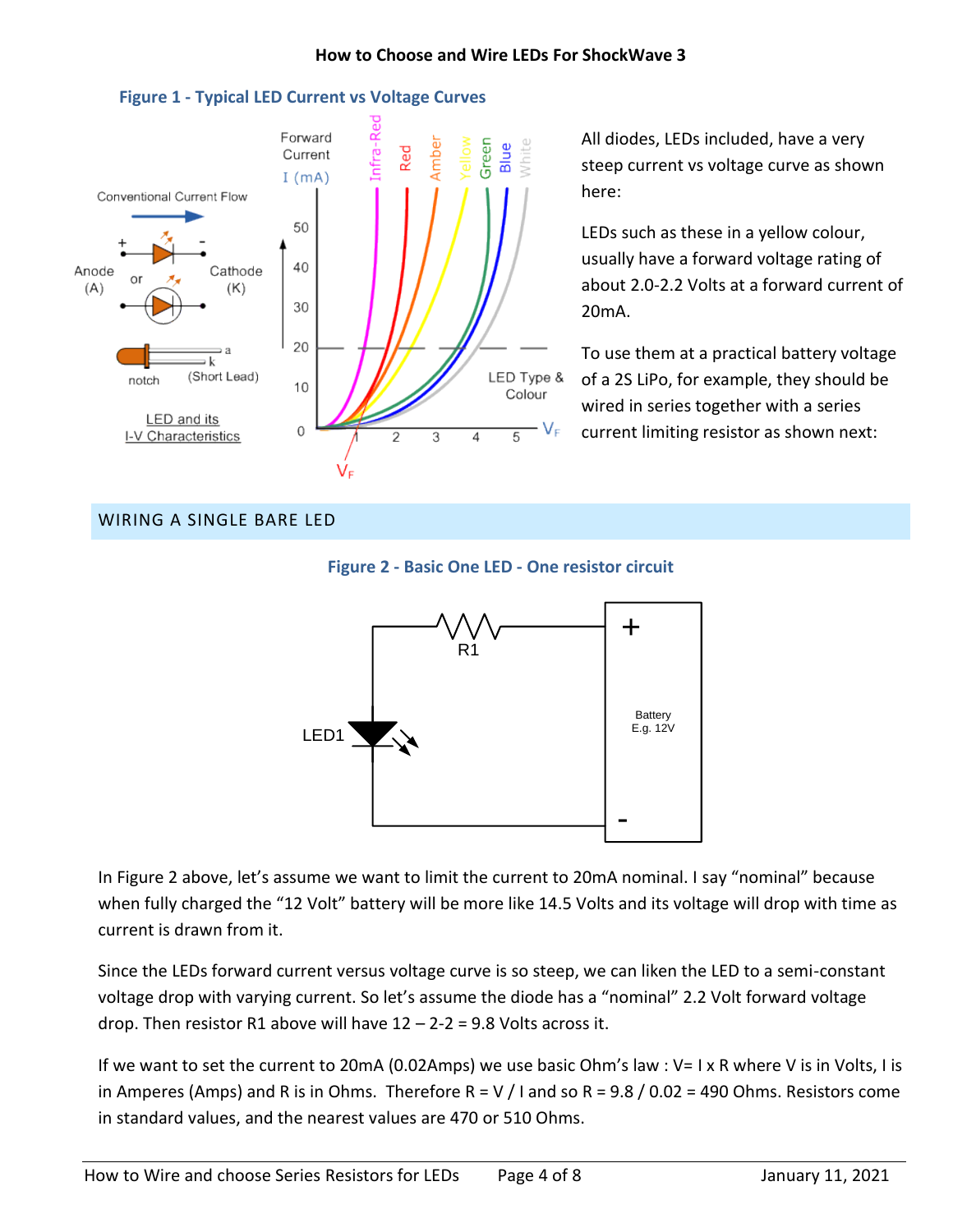### **How to Choose and Wire LEDs For ShockWave 3**

We would choose the 510 Ohm value to be "on the safe side".

Current flowing through any electrical device will generate heat due to the power being dissipated in it and the amount of power or heat energy is measured in watts. There is another simple formula that says  $P = V \times I$  where P is power in Watts, V is in Volts and I is in Amps. So in the example above the resistor R1 will be generating 9.8 x 0.02 = 0.196 Watts. Therefore, the resistor must be rated for at least this power which means you would select a <sup>1/2</sup> Watt resistor.

If the battery voltage was to go up, the voltage drop across the resistor would go up as the voltage drop across the LED would go up only a very small amount, but in order to contain the current within the LEDs limits, the resistor would have to be increased in value. This also means the power and heat generated by the resistor would go up also. Therefore, you may have to go to a  $\frac{1}{2}$  Watt or even a 1 Watt resistor, depending on the voltages and currents involved.

# <span id="page-4-0"></span>SOME LEDS COME WITH BUILT-IN RESISTORS

Many LEDS design for RC Hobbyists come with series resistors already built in. Therefore, they can typically be used over much wider voltage range.

### [Some such as these:](https://commonsenserc.com/product_info.php?cPath=147_203&products_id=4723)

are rated from 4Volts – 12 Volts. The current will vary widely over that range and therefore so will the brightness.



# <span id="page-4-1"></span>WIRING MULTIPLE LEDS WITHOUT BUILT-IN RESISTORS



## **Figure 3 Two LEDs in Parallel - BAD PRACTICE**

One possible way to wire multiple LEDs is to wire them in parallel as shown in Figure 3.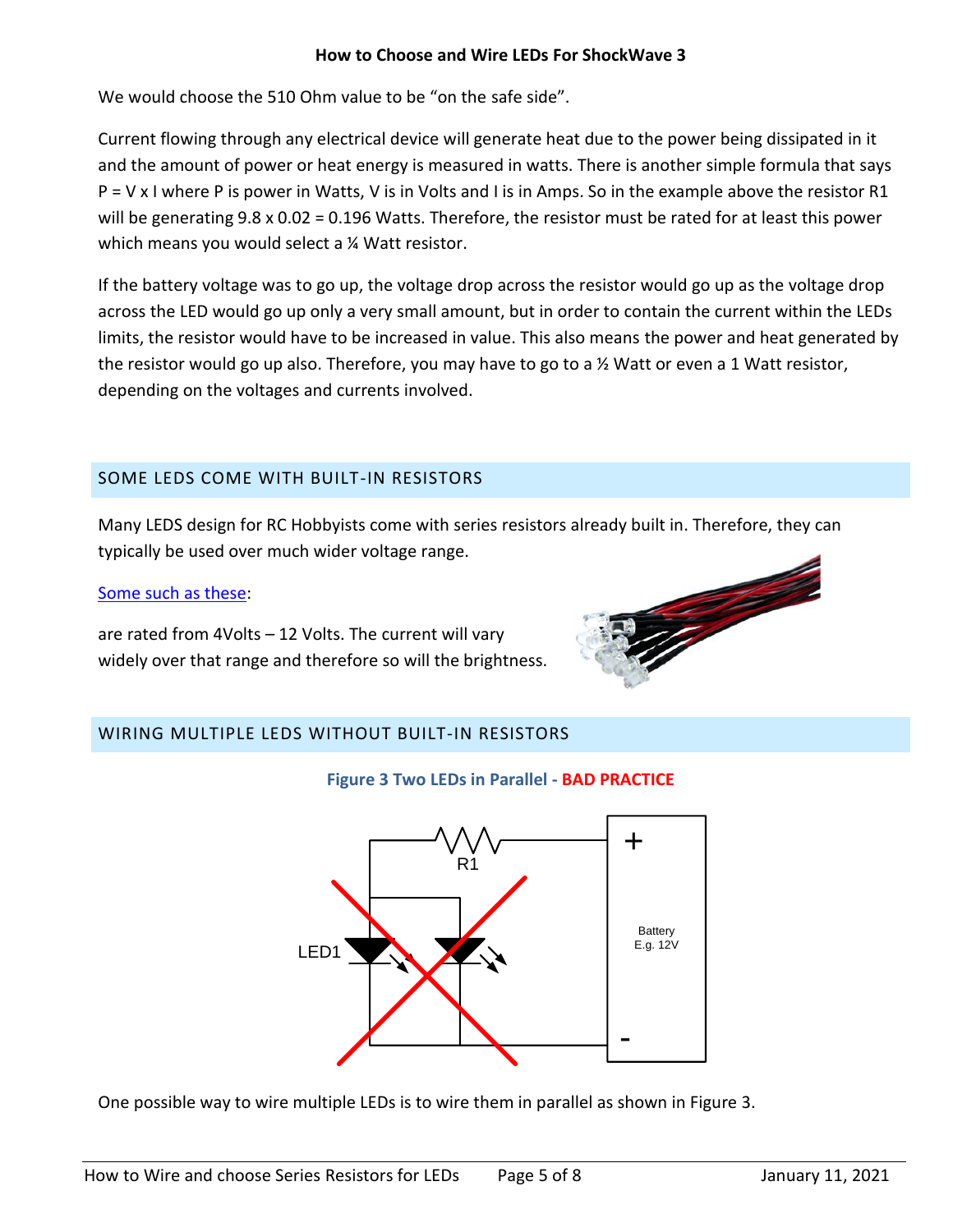**THIS IS BAD PRACTICE** because the LEDs are never identical and small variations between them may cause one LED to take more current than the other and so, at minimum, they may be of different brightness, or at worst, one may exceed its maximum current rating.

Also, this doubles the total amount of current that the series resistor has to pass, so now its power rating has to be doubled e.g. a ½ Watt resistor instead of ¼ Watt. Not only is this wasteful of battery power, but ½ Watt resistors are more expensive than ¼ Watt ones.

For multiple LEDs it is much better to put as many LEDs **OF THE SAME TYPE AND COLOUR** as possible in series as shown in Figure 4.



**Figure 4 - Multiple LEDs in Series - GOOD PRACTICE**

In Figure 4 we have 3 LEDs in series therefore, using the same LEDs as before, the total voltage drop across them would be 6.6 Volts and the resistor would have to drop only 5.4 Volts and thus would be 5.4 /  $0.02$  = 270 Ohms. But the best effect of this is that the power dissipated in the resistor is now only 5.4 x 0.02 = 0.108 Watts. Therefore a 1/8 Watt resistor would suffice.

When using high intensity power LEDS such as those used for lighting, extra care must be taken to choose the resistor carefully, especially with regard to its power rating.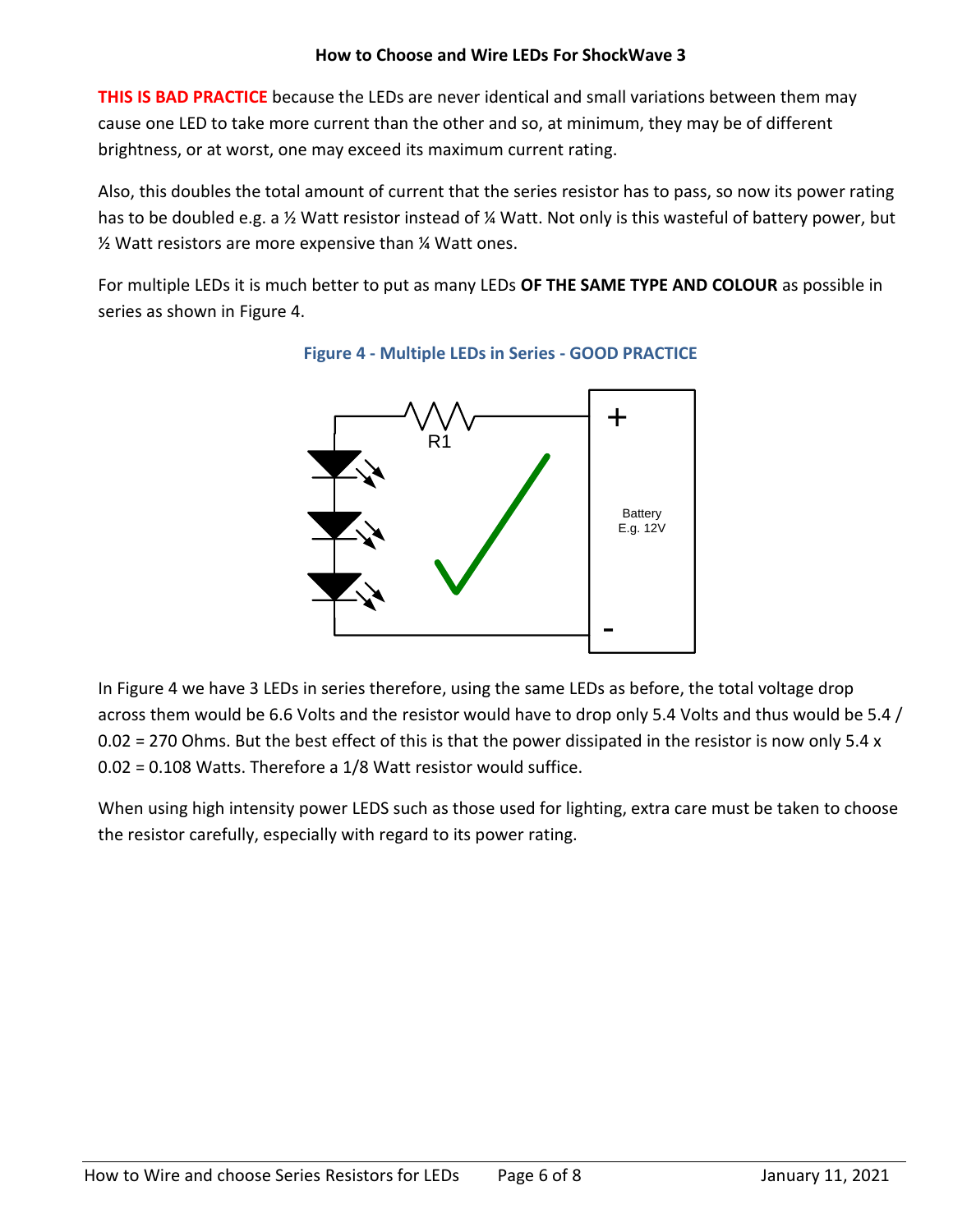### <span id="page-6-0"></span>SERIES/PARALLEL CONNECTIONS OF MULTIPLE LEDS WITHOUT BUILT-IN RESISTORS

Sometimes we need many LEDs connected to the same source, for example for multiple gun muzzle flashes or for EDF afterburner lights.



### **Figure 5 - Series/Parallel Connections of LED Arrays**

The series resistors are necessary to prevent the LEDs from drawing too much current and burning themselves out. For example, as shown above, each diode will have about 2.2Volts across it, so three in series will have about 6.6Volts. But the 2S LiPo can have as high a voltage as 8.2Volts when fully charged. If that full battery voltage was applied directly to the three LEDs in series, they would each see 8.2 / 3Volts = 2.73Volts which means the LED would try to draw about 30mA which may shorten their life since they are designed to consume 20mA.

Usually, the maximum power rating of 5mm LEDs is in the region of 60milliWatts (mW). At a forward voltage of 2.2V and a current of 20mA they are dissipating 2.2 x 20 = 44mW. At a forward voltage of 2.73Volts and a current of 30mA they are dissipating 2.73 x 30 = 82mW which exceeds their maximum power rating, hence the likelihood of a shortened lifetime without the series resistors.

All diodes, LEDs included, also have a maximum reverse voltage (i.e. the direction in which they do not conduct normally). Connecting any diode to a reverse voltage higher than its maximum reverse voltage will usually cause catastrophic breakdown and destruction of the device.

LED reverse voltage ratings are usually quite low e.g. 5 Volts so **DO NOT** connect them backwards. Usually, the longer lead is the positive connection.